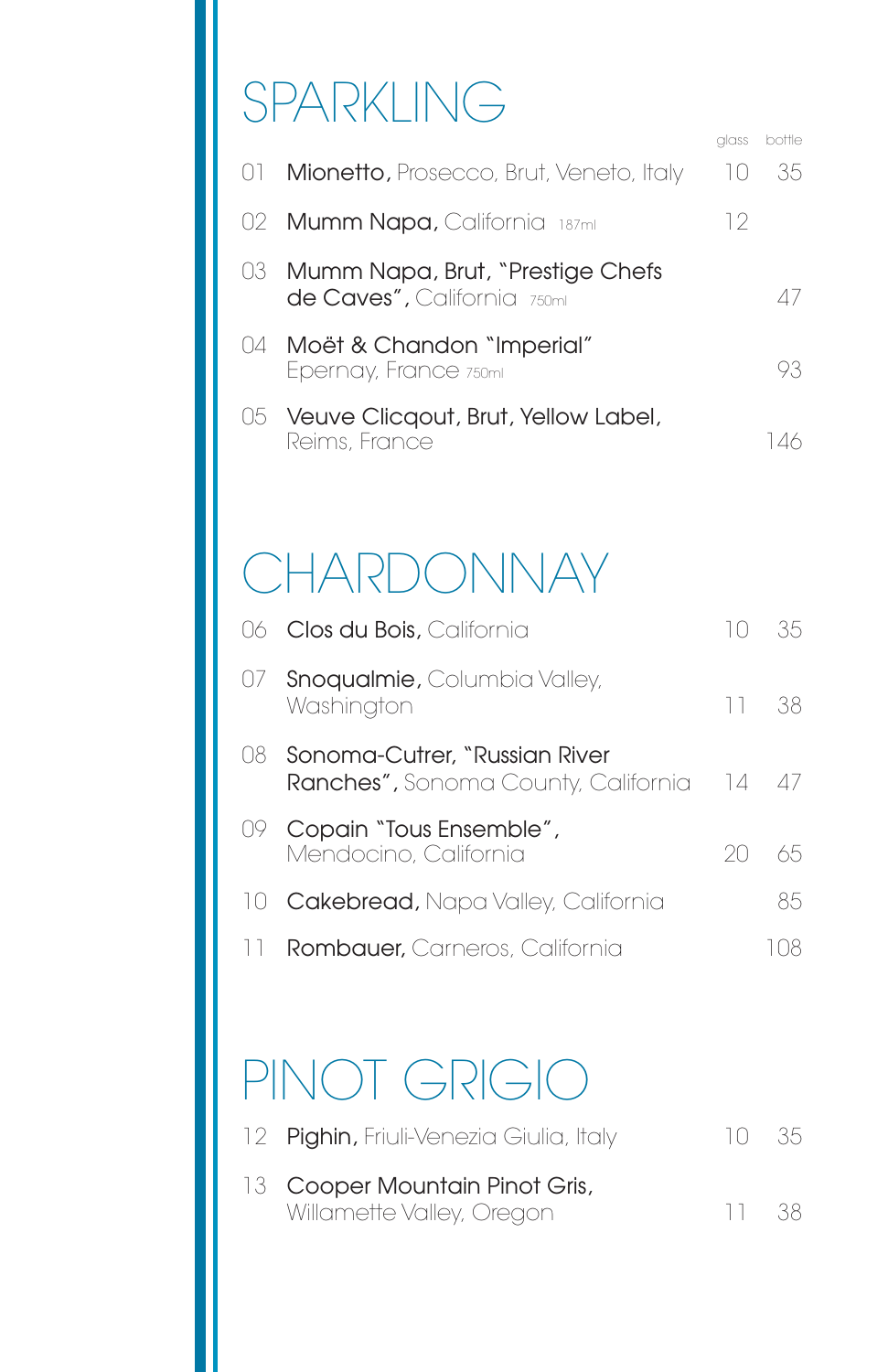# SAUVIGNON BLANC

|                                                     | glass bottle |
|-----------------------------------------------------|--------------|
| 14 <b>Kim Crawford,</b> Marlborough,<br>New Zealand | 10 35        |
| 15 Wairu River, Marlborough,<br>New Zealand         | 12 41        |

### RIESLING

| 16 Chateau Ste. Michele,<br>Columbia Valley, Washington       | -10 - 35 |  |
|---------------------------------------------------------------|----------|--|
| 17 Charles Smith "Kung Fu Girl",<br>Ancient Lakes, Washington | -11 38   |  |

### VINHO VERDE

| 18 Jose Maria da Fonseca           |          |  |
|------------------------------------|----------|--|
| <b>Twin Vines, Minho, Portugal</b> | -10 - 35 |  |

#### ALBARINO

19 **Paco & Lola,** Rias Baixas, Spain 10 35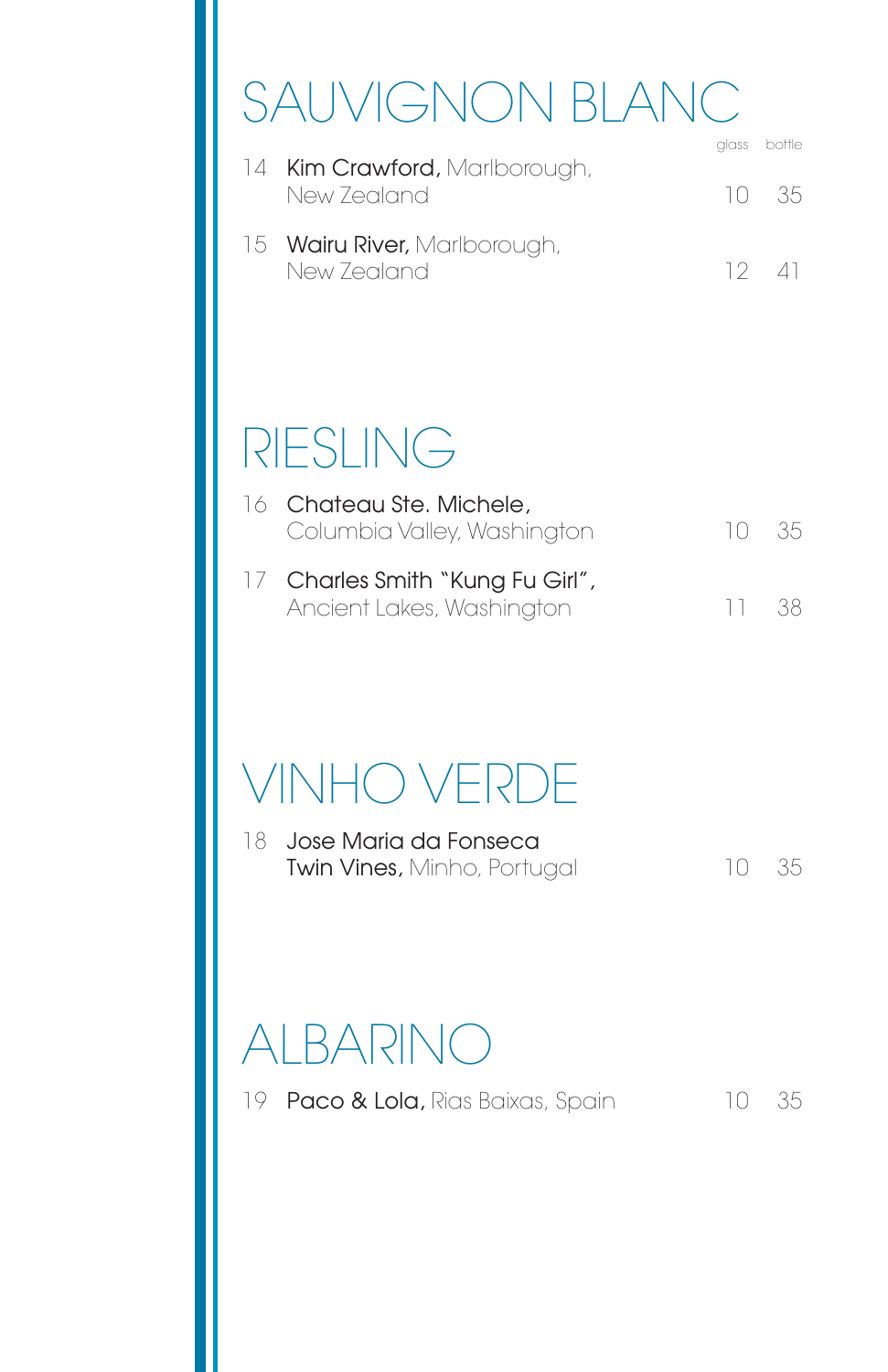# ROSÉ

glass bottle 20 Fleur de Mer, Cotes de Provence, France 11 38 21 **Remy Pannier,** Loire Valley, France 72

### PINOT NOIR

| 22 Kim Crawford, Marlborough,<br>New Zealand                                            | $10 - 35$     |  |
|-----------------------------------------------------------------------------------------|---------------|--|
| 23 Cherry Pie "Three Vineyards",<br>Monterey/Sonoma Coast/<br>Santa Barbara, California | 13.           |  |
| 24 Mohua, Central Otago,<br>New Zealand                                                 | $14 \quad 47$ |  |
| 25 <b>Rex Hill,</b> Willamette Valley, Oregon                                           |               |  |

### **MERLOT**

| 26 <b>Decoy, Sonoma County,</b><br>California   | 11.38         |  |
|-------------------------------------------------|---------------|--|
| 27 Recanati, Galilee, Israel                    | $12 \quad 41$ |  |
| 28 Matanzas Creek, Sonoma County,<br>California | 16 53         |  |